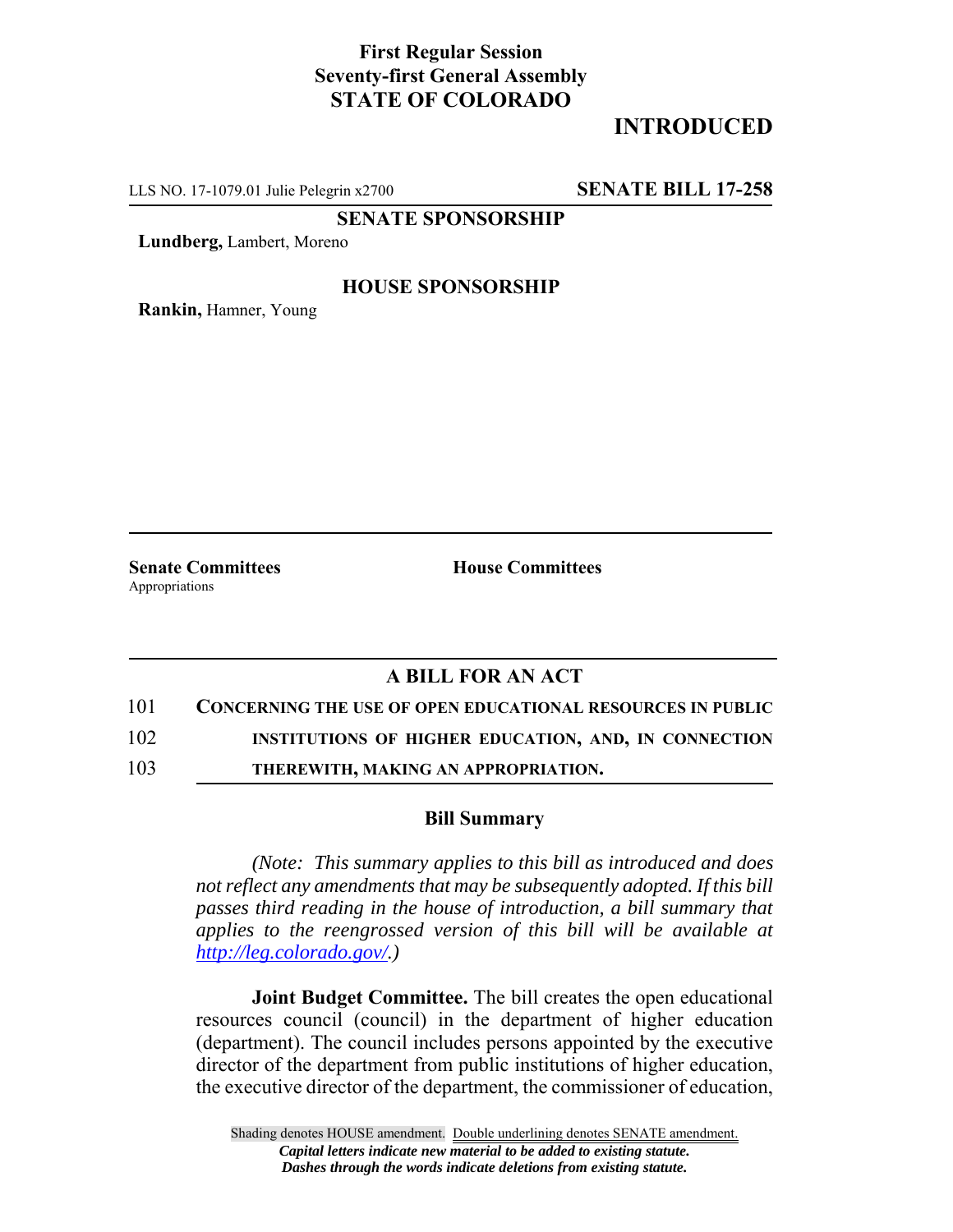and the state librarian.

The bill directs the department to contract with an entity to evaluate the existing use of open educational resources by public institutions of higher education. The council must facilitate the work of the contracting entity, and, taking into account the findings of the contracting entity, recommend initiatives to expand the use of open educational resources. The council must report the findings of the contracting entity and its recommended initiatives to the joint budget committee and the education committees of the general assembly by November 20, 2017.

 *Be it enacted by the General Assembly of the State of Colorado:* **SECTION 1.** In Colorado Revised Statutes, **add** 23-1-134 as 3 follows: **23-1-134. Department directive - open educational resource initiatives - council created - report - definitions - legislative declaration - repeal.** (1) THE GENERAL ASSEMBLY FINDS THAT THE COSTS OF TEXTBOOKS AND INSTRUCTIONAL MATERIALS HAVE RISEN TO EXORBITANT LEVELS, INCREASING THE COSTS FOR A FIRST-YEAR STUDENT ENROLLED IN A COMMUNITY COLLEGE BY AS MUCH AS TWENTY-TWO 10 PERCENT ABOVE THE STUDENT'S TUITION AND FEES. BECAUSE OF THE HIGH PRICE OF TEXTBOOKS, SOME STUDENTS, ESPECIALLY LOW-INCOME STUDENTS, DO NOT BUY THE TEXTBOOKS REQUIRED FOR A COURSE, RESULTING IN SIGNIFICANT NEGATIVE EDUCATIONAL IMPACTS, INCLUDING IN SOME CASES FAILING THE COURSE. STUDENTS MAY ALSO CHOOSE TO WITHDRAW FROM A COURSE BECAUSE OF THE HIGH COST OF THE TEXTBOOKS THAT THE COURSE REQUIRES. SEVERAL INSTITUTIONS OF 17 HIGHER EDUCATION ACROSS THE COUNTRY HAVE BEGUN PARTICIPATING 18 IN OPEN EDUCATIONAL RESOURCES CONSORTIA THAT MAKE TEXTBOOKS, SYLLABI, COURSE ACTIVITIES, AND READINGS AVAILABLE TO STUDENTS 20 ONLINE FOR NO COST, RESULTING IN SIGNIFICANT STUDENT SAVINGS. IT IS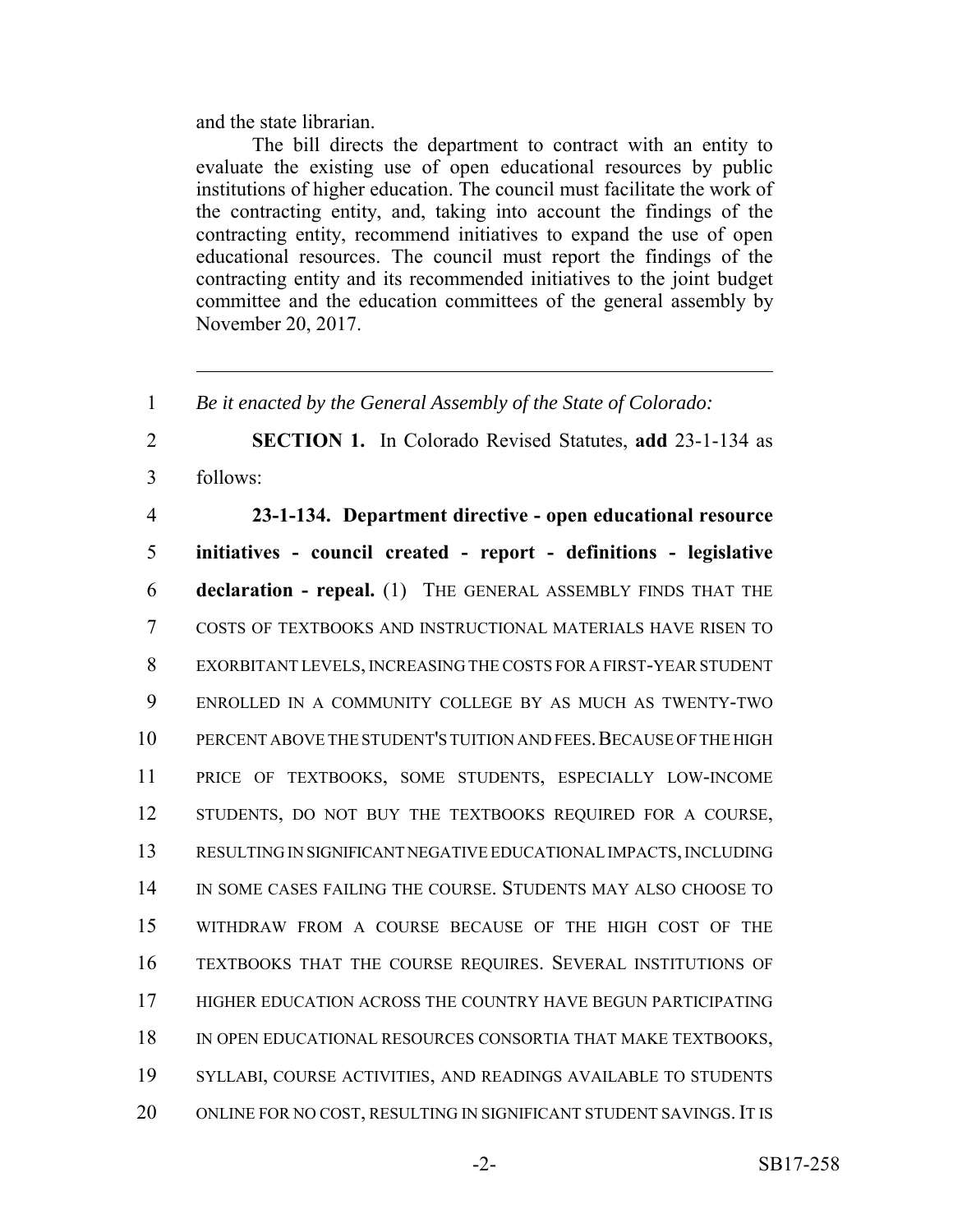APPROPRIATE TO CONSIDER INITIATIVES TO INCREASE THE USE OF OPEN EDUCATIONAL RESOURCES IN PUBLIC INSTITUTIONS OF HIGHER EDUCATION TO PROVIDE COST SAVINGS AND OTHER EDUCATIONAL BENEFITS FOR STUDENTS ENROLLED IN PUBLIC INSTITUTIONS OF HIGHER EDUCATION, INCLUDING THOSE STUDENTS WHO ARE CONCURRENTLY ENROLLED IN HIGH SCHOOL AND POSTSECONDARY COURSES.

 (2) AS USED IN THIS SECTION, UNLESS THE CONTEXT OTHERWISE REQUIRES:

 (a) "COUNCIL" MEANS THE OPEN EDUCATIONAL RESOURCES COUNCIL CREATED IN SUBSECTION (3) OF THIS SECTION.

 (b) "OPEN EDUCATIONAL RESOURCES" MEANS HIGH-QUALITY TEACHING, LEARNING, AND RESEARCH RESOURCES THAT RESIDE IN THE PUBLIC DOMAIN OR HAVE BEEN RELEASED UNDER AN INTELLECTUAL PROPERTY LICENSE THAT PERMITS FREE USE OR REPURPOSING BY OTHERS AND MAY INCLUDE OTHER RESOURCES THAT ARE LEGALLY AVAILABLE AND AVAILABLE TO STUDENTS FOR FREE OR VERY LOW COST. OPEN EDUCATIONAL RESOURCES MAY INCLUDE FULL COURSES, COURSE MATERIALS, MODULES, TEXTBOOKS, FACULTY-CREATED CONTENT, STREAMING VIDEOS, TESTS, SOFTWARE, AND OTHER TOOLS, MATERIALS, OR TECHNIQUES USED TO SUPPORT ACCESS TO KNOWLEDGE.

**(c)** "PUBLIC INSTITUTION OF HIGHER EDUCATION" MEANS THE STATE INSTITUTIONS OF HIGHER EDUCATION, AS DEFINED IN SECTION 23 23-18-102 (10)(a), THE LOCAL DISTRICT COLLEGES, AND THE AREA TECHNICAL COLLEGES.

 (3) (a) THERE IS CREATED IN THE DEPARTMENT OF HIGHER EDUCATION THE OPEN EDUCATIONAL RESOURCES COUNCIL, WHICH IS 27 COMPRISED OF THE FOLLOWING MEMBERS: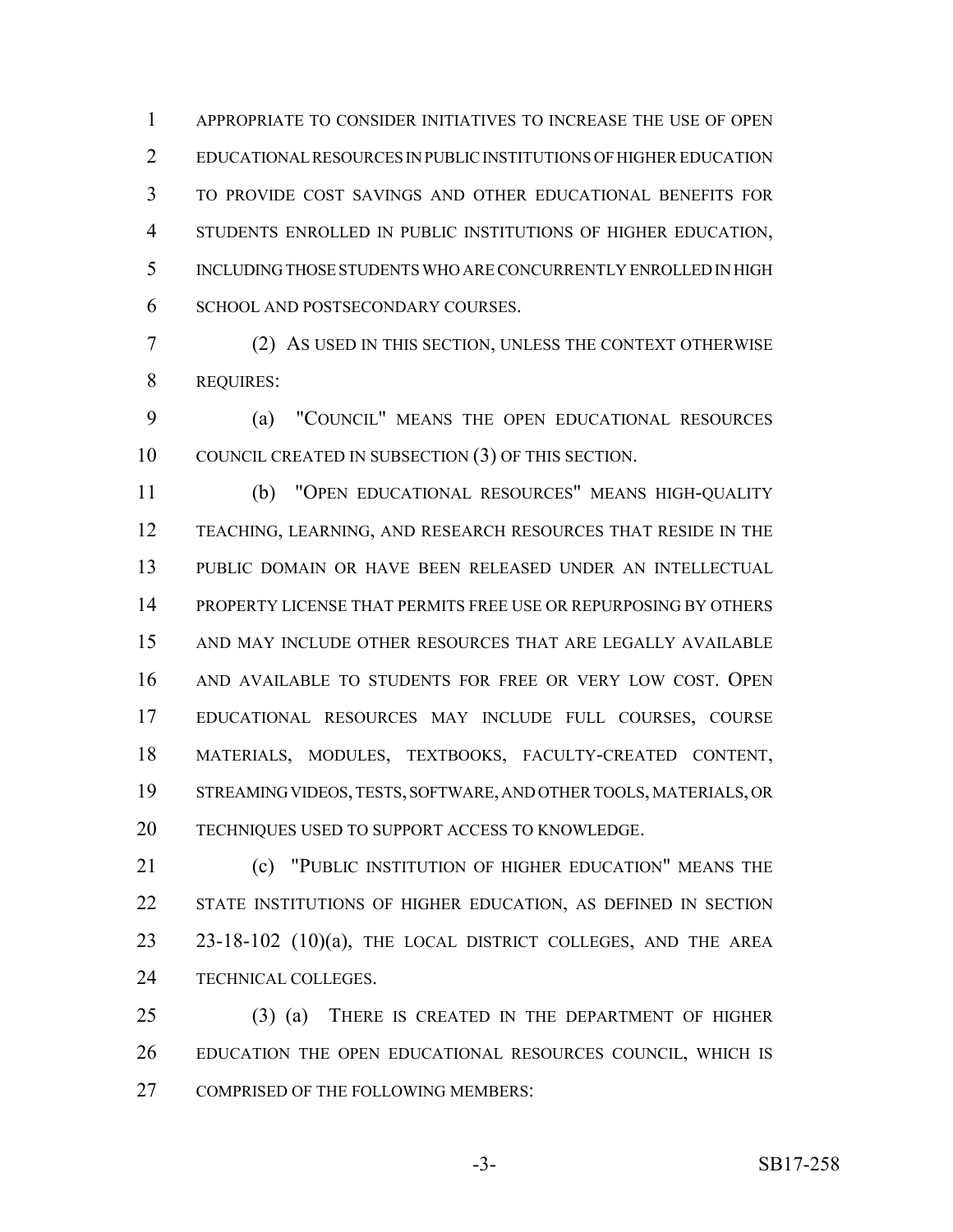(I) TEN PERSONS FROM PUBLIC INSTITUTIONS OF HIGHER EDUCATION APPOINTED BY THE EXECUTIVE DIRECTOR AS FOLLOWS: (A) FOUR FACULTY MEMBERS; (B) THREE LIBRARY PROFESSIONALS; (C) ONE INSTRUCTIONAL DESIGN EXPERT; (D) ONE INFORMATIONAL TECHNOLOGY EXPERT; AND (E) ONE ADMINISTRATOR; 8 (II) THE EXECUTIVE DIRECTOR OF THE DEPARTMENT OF HIGHER EDUCATION OR HIS OR HER DESIGNEE; (III) THE COMMISSIONER OF EDUCATION APPOINTED PURSUANT TO 11 SECTION 1 (2) OF ARTICLE IX OF THE STATE CONSTITUTION, OR HIS OR HER DESIGNEE; AND (IV) THE PERSON EXECUTING THE DUTIES OF THE STATE LIBRARIAN, IF DIFFERENT FROM THE COMMISSIONER OF EDUCATION AS PROVIDED IN SECTION 24-90-104, OR HIS OR HER DESIGNEE. (b) THE EXECUTIVE DIRECTOR SHALL APPOINT THE MEMBERS OF 17 THE COUNCIL BY JULY 1, 2017. IN APPOINTING THE MEMBERS OF THE COUNCIL, THE EXECUTIVE DIRECTOR SHALL ENSURE THAT THE COUNCIL INCLUDES AT LEAST THREE REPRESENTATIVES FROM TWO-YEAR PUBLIC INSTITUTIONS OF HIGHER EDUCATION AND AT LEAST THREE REPRESENTATIVES FROM FOUR-YEAR PUBLIC INSTITUTIONS OF HIGHER EDUCATION, INCLUDING RESEARCH UNIVERSITIES. TO THE EXTENT PRACTICABLE, THE EXECUTIVE DIRECTOR SHALL APPOINT PERSONS FROM AREAS THROUGHOUT THE STATE WHO ARE REPRESENTATIVE OF THE DEMOGRAPHICS OF THE STATE. 26 (c) THE EXECUTIVE DIRECTOR SHALL CONVENE THE FIRST MEETING OF THE COUNCIL NO LATER THAN JULY 15, 2017. AT THE FIRST MEETING,

-4- SB17-258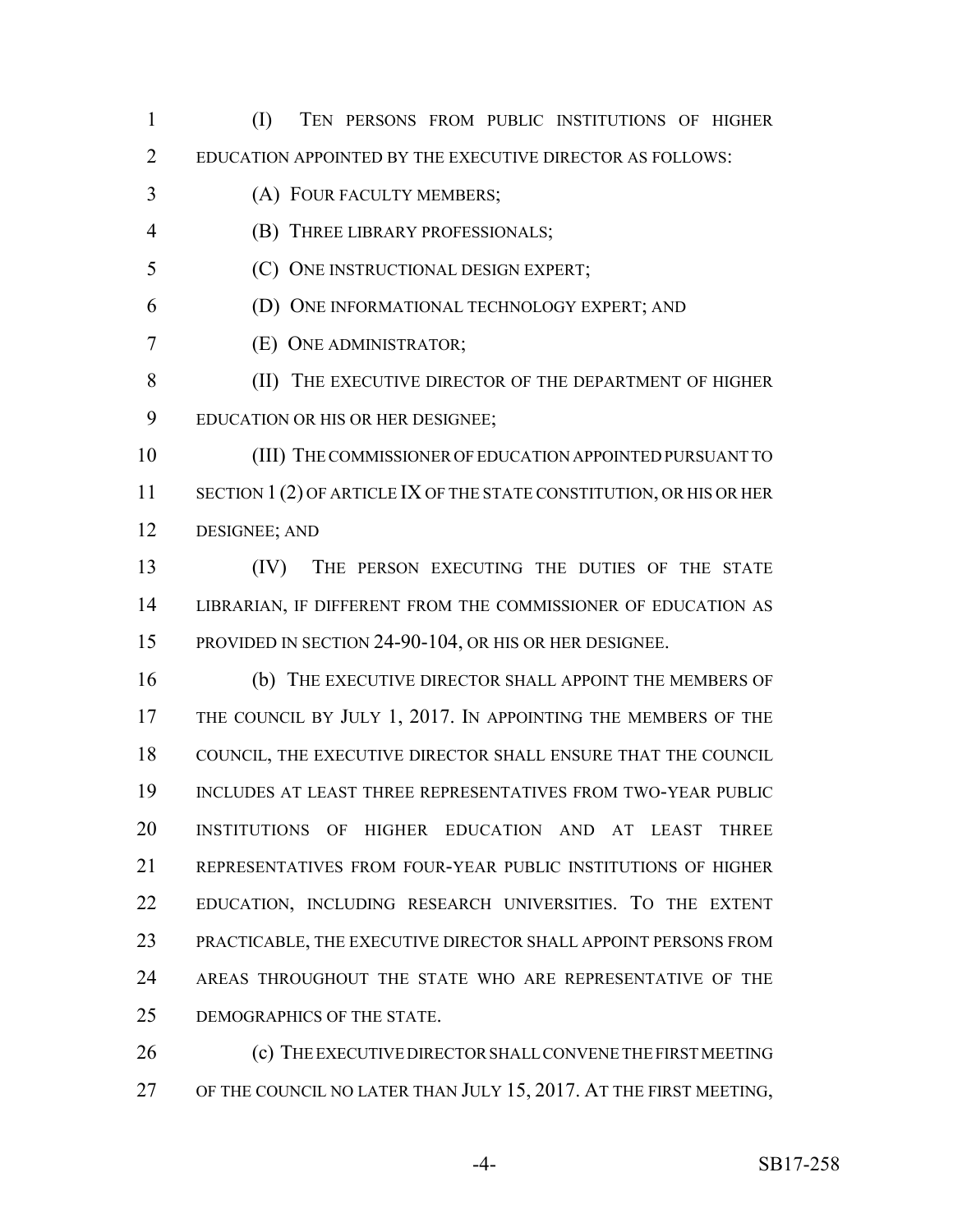THE COUNCIL MEMBERS SHALL SELECT A MEMBER TO SERVE AS CHAIR OF THE COUNCIL AND A MEMBER TO SERVE AS VICE-CHAIR OF THE COUNCIL. THE COUNCIL SHALL MEET AS OFTEN AS NECESSARY AT THE CALL OF THE CHAIR TO COMPLETE ITS DUTIES.

 (d) THE MEMBERS OF THE COUNCIL SERVE WITHOUT COMPENSATION BUT MAY BE REIMBURSED FOR REASONABLE AND NECESSARY EXPENSES INCURRED IN SERVING ON THE COUNCIL, AS DETERMINED BY THE DEPARTMENT.

9 (4) THE COUNCIL SHALL:

 (a) WORK WITH THE ENTITY WITH WHICH THE DEPARTMENT CONTRACTS AS PROVIDED IN SUBSECTION (6) OF THIS SECTION TO REVIEW AND EVALUATE THE EXTENT TO WHICH EACH PUBLIC INSTITUTION OF HIGHER EDUCATION IS USING OPEN EDUCATIONAL RESOURCES AND OPTIONS FOR AND OBSTACLES TO INCREASING THE USE OF OPEN EDUCATIONAL RESOURCES IN PUBLIC INSTITUTIONS OF HIGHER EDUCATION. THE COUNCIL SHALL ENSURE THAT THE EVALUATION IS COMPLETED NO 17 LATER THAN OCTOBER 20, 2017.

 (b) SOLICIT INPUT CONCERNING THE USE OF OPEN EDUCATIONAL RESOURCES FROM, AT A MINIMUM, SCHOOL DISTRICTS, CHARTER SCHOOLS, ANY PUBLIC INSTITUTIONS OF HIGHER EDUCATION THAT DO NOT HAVE A REPRESENTATIVE ON THE COUNCIL, AND STUDENTS ENROLLED IN PUBLIC 22 INSTITUTIONS OF HIGHER EDUCATION;

**(c) BASED ON THE RESULTS OF THE EVALUATION, RECOMMEND**  INITIATIVES FOR INCREASING THE USE OF OPEN EDUCATIONAL RESOURCES THAT ARE LIKELY TO RESULT IN COST SAVINGS AND OTHER EDUCATIONAL BENEFITS FOR STUDENTS ENROLLED IN PUBLIC INSTITUTIONS OF HIGHER EDUCATION, INCLUDING STUDENTS WHO ARE CONCURRENTLY ENROLLED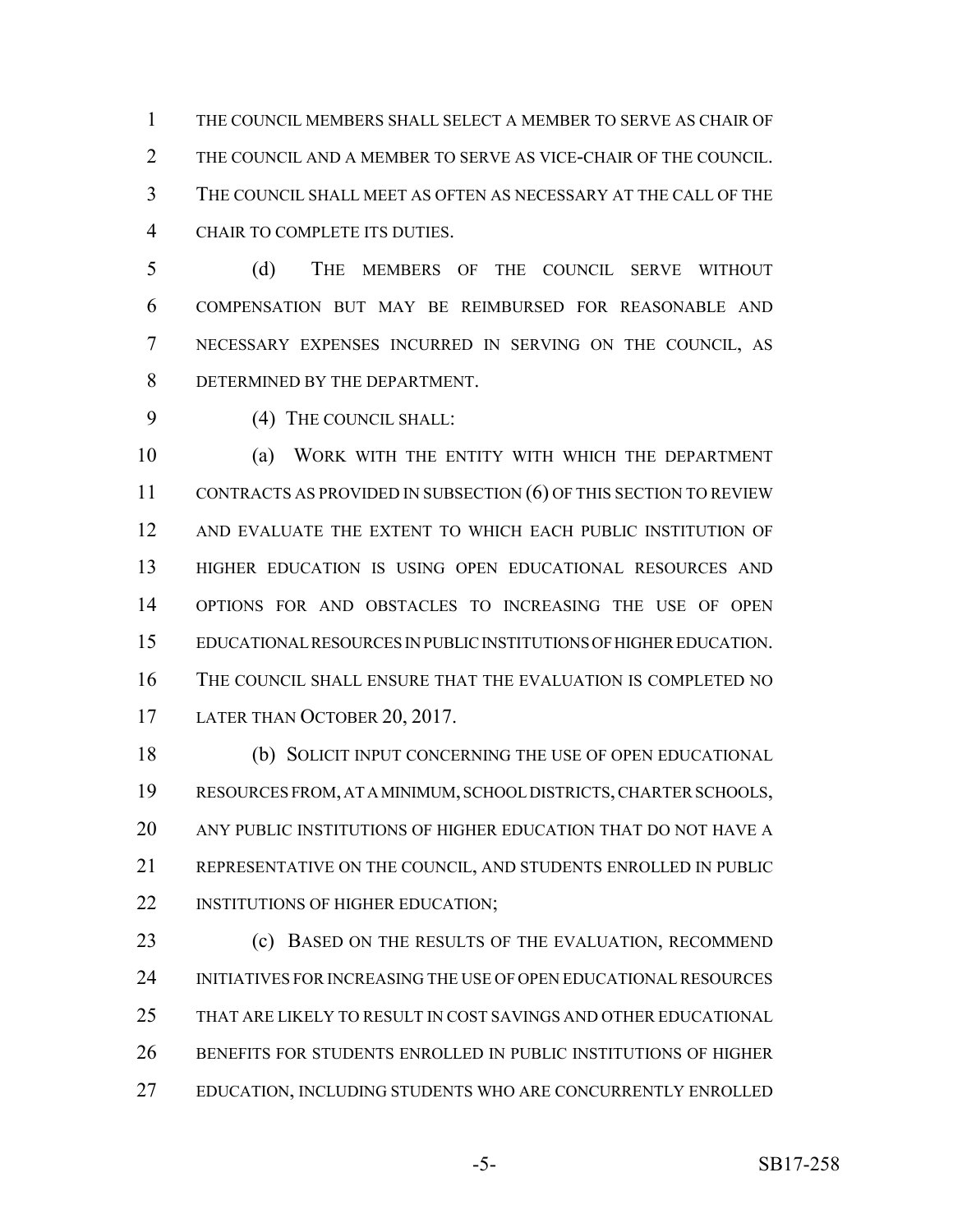IN HIGH SCHOOL AND POSTSECONDARY COURSES AS PROVIDED IN ARTICLE 2 35 OF TITLE 22. THE COUNCIL SHALL EXAMINE A RANGE OF INITIATIVES AND CONSIDER THE EFFECTIVENESS OF INITIATIVES IMPLEMENTED IN OTHER STATES. THE RECOMMENDED INITIATIVES MAY INCLUDE BUT ARE NOT LIMITED TO:

 (I) IDENTIFYING OPEN EDUCATIONAL RESOURCE MATERIALS THAT ARE ASSOCIATED WITH THE CORE GENERAL EDUCATION COURSES IDENTIFIED PURSUANT TO SECTION 23-1-125 (3) AND THE CORE COMPETENCIES IDENTIFIED FOR CAREER AND TECHNICAL EDUCATION CREDENTIALS AND DETERMINING THE BEST MECHANISM TO ASSIST FACULTY AND STUDENTS IN IDENTIFYING, ACCESSING, AND USING THESE MATERIALS. IN CONSIDERING THESE ISSUES, THE COUNCIL MAY INCLUDE RECOMMENDATIONS CONCERNING METHODS FOR ENSURING THAT IDENTIFIED MATERIALS ARE OF HIGH QUALITY, ARE LEGALLY AVAILABLE FOR USE, AND REMAIN CURRENT.

 (II) DEVELOPING RECOMMENDATIONS FOR A GRANT PROGRAM TO PROMOTE ADOPTION AND USE OF OPEN EDUCATIONAL RESOURCES ON A REGIONAL OR STATEWIDE BASIS. THE GRANT PROGRAM MAY PROVIDE FUNDING FOR, BUT NEED NOT BE LIMITED TO, THE FOLLOWING:

20 (A) STAFF DEVELOPMENT AND TRAINING AND TECHNOLOGY SUPPORT;

 (B) FACULTY INCENTIVES TIED TO IMPLEMENTATION AND USE OF 23 OPEN EDUCATIONAL RESOURCES;

**(C)** EFFORTS TO CREATE AND BRAND ENTIRE COURSES OR SECTIONS OF COURSES AS FREE-MATERIAL, OPEN-EDUCATIONAL-RESOURCE COURSES; AND

(D) INCENTIVES AND SUPPORT FOR LIBRARIES AT PUBLIC

-6- SB17-258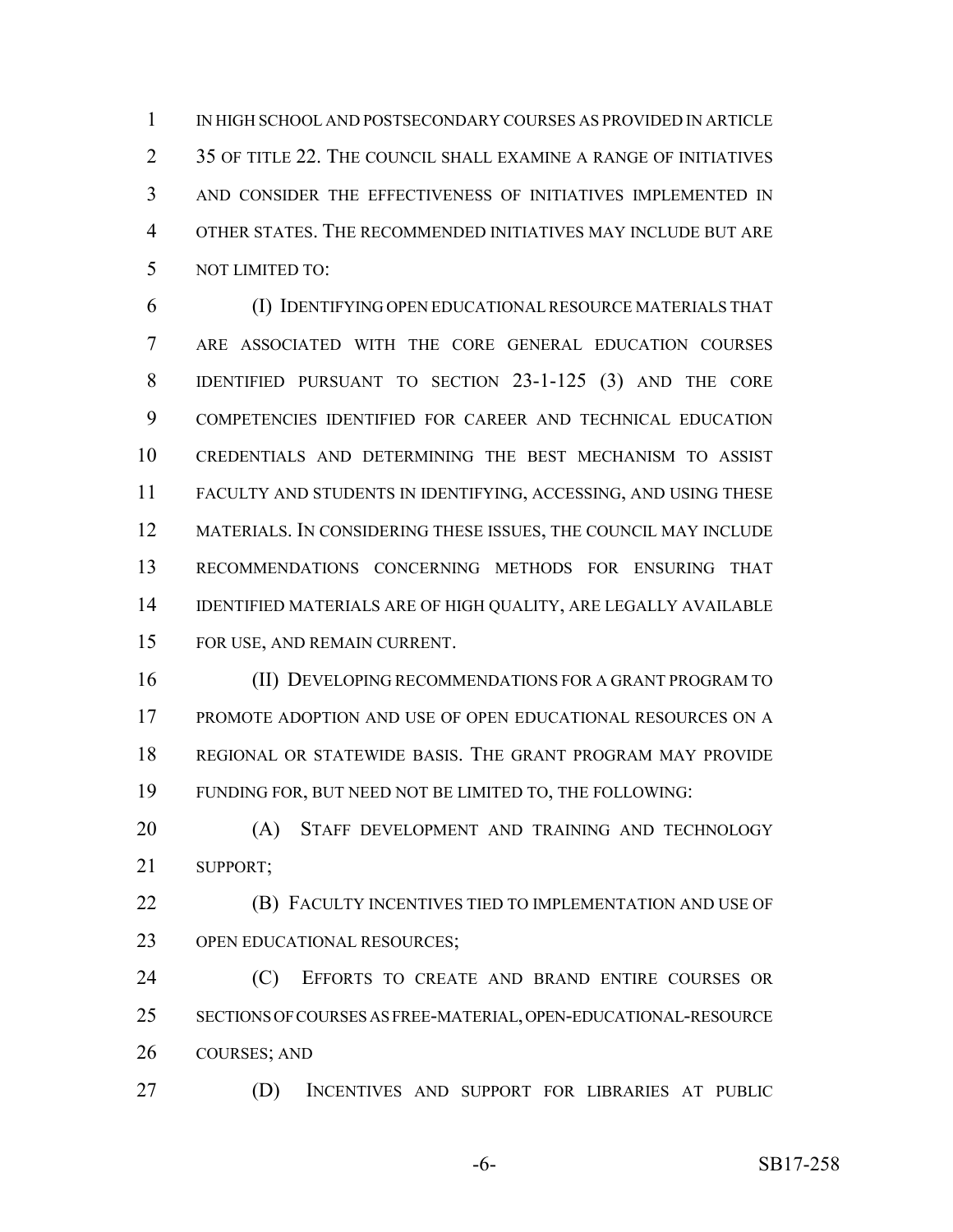INSTITUTIONS OF HIGHER EDUCATION OR LIBRARIES IN CONCURRENT ENROLLMENT SITES TO IMPROVE THE EXISTING INFRASTRUCTURE IN LIBRARIES FOR STORING, ACCESSING, AND SHARING LEARNING MATERIALS AMONG STUDENTS, FACULTY, AND INSTITUTIONS; AND

 (III) IDENTIFYING STRATEGIES TO LEVERAGE THE OPEN EDUCATIONAL RESOURCE WORK AND KNOWLEDGE AT ONE PUBLIC INSTITUTION OF HIGHER EDUCATION INTO A KNOWLEDGE BASE FOR OTHER INSTITUTIONS, WHICH MAY INCLUDE ACTIVE SHARING OF MATERIALS, METHODS, AND TECHNOLOGY PLATFORMS; MARKETING OF THE OPEN EDUCATIONAL RESOURCES; PROFESSIONAL DEVELOPMENT FOR FACULTY AND TRAINING FOR STUDENTS IN THE USE OF OPEN EDUCATIONAL 12 RESOURCES; AND CONFERENCES PROMOTING THE CREATION AND USE OF OPEN EDUCATIONAL RESOURCES.

 (5) IN RECOMMENDING INITIATIVES, THE COUNCIL SHALL INCLUDE METHODS FOR EVALUATING THE SUCCESS OF EACH RECOMMENDED INITIATIVE, INCLUDING PROCEDURES FOR EVALUATING COST SAVINGS TO STUDENTS BASED ON THE USE OF OPEN EDUCATIONAL RESOURCE MATERIALS IN COURSES AND SECTIONS. THE EVALUATION MAY INCLUDE OTHER COMPONENTS SUCH AS ASSESSING THE EFFECTIVENESS OF PROGRAM PROCESSES AND MATERIALS AND ASSESSING FACULTY AND STUDENT AWARENESS OF THE INITIATIVE.

**(6) BY AUGUST 1, 2017, THE DEPARTMENT, IN ACCORDANCE WITH**  THE APPLICABLE PROVISIONS OF THE "PROCUREMENT CODE", ARTICLES 24 101 TO 112 OF TITLE 24, SHALL CONTRACT WITH AN ENTITY TO REVIEW AND EVALUATE THE EXTENT TO WHICH EACH PUBLIC INSTITUTION OF HIGHER EDUCATION IS USING OPEN EDUCATIONAL RESOURCES AND OPTIONS FOR AND OBSTACLES TO INCREASING THE USE OF OPEN